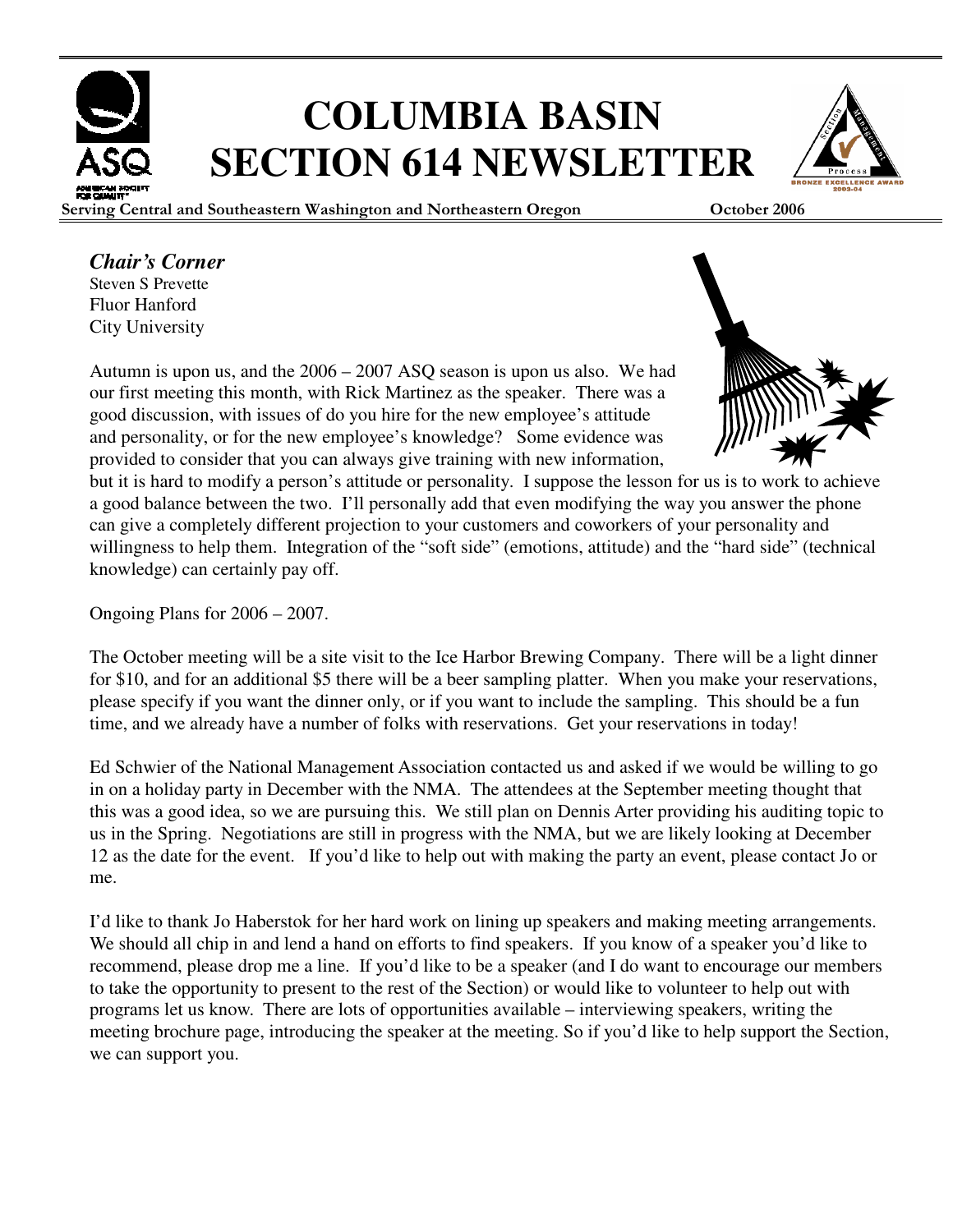| <b>Date</b>  | <b>Speaker/Site</b>           | <b>Topic</b>                 |  |
|--------------|-------------------------------|------------------------------|--|
| October 4    | Ice Harbor Brewing Company    | Site Visit, Light Dinner and |  |
|              |                               | optional tasting             |  |
| November 8   | Mark Gladstone                | <b>TRD</b>                   |  |
|              |                               |                              |  |
| December 12? | Joint meeting with National   | <b>Holiday Party</b>         |  |
|              | <b>Management Association</b> |                              |  |
| January 3    | Kevin McManus                 | 25 Years of Quality – Have   |  |
|              |                               | We Really Improved?          |  |

See you on October 4!

**Steve** Prevette@owt.com 509-373-9371

#### **2006 INFORMATION AND DATA QUALITY (IDQ) CONFERENCE**

The 2006 IDQ conference will be held October 16-19 at the "Hyatt at Fisherman's Wharf" in San Francisco, CA. For more information, check it out at www.idq-conference.com, or call (310) 477-4475.

#### **LONG-TERM INVESTMENTS CAN YIELD HIGH RETURNS**

by Jo Haberstok

*The following was originally written after attending a presentation by Rick Martinez, a speaker and organizational development consultant, titled "Concepts for Improving Customer Services." A lot of good information was shared at the meeting, much of it credited to Stephen R. Covey and his book, The 7 Habits of Highly Effective People. As Rick pointed out, many of the concepts Covey embraces are really just common sense. Sometimes, though, we can all benefit from a gentle reminder. I have updated this article a few times since initially writing it.*  ---------------------------------------------------------------------------------------

#### **24-Hour Banking Services**

Unlike some conventional financial institutes, we can (and do) make deposits or withdrawals in each other's *emotional* bank accounts at any time of the day or night. We establish these accounts with the people we communicate with every day. Depending on the nature of our conversations and actions, we may make a small or large deposit to (or withdrawal from) that bank account. We each have accounts all over town -- in both our business and personal relationships. If you think about it, you'll realize that it's easy to recognize when someone makes a deposit or withdrawal with YOU!

Examples of Deposits: keeping promises, offering to help out when another team member appears swamped, doing something without being asked or told, being open-minded to the ideas of others, small acts of kindness, etc.

Examples of Withdrawals: not following through on commitments or responsibilities, failing to pass on important information related to another person's project, being brusque or rude, carrying on side conversations when a teammate is giving a presentation, malicious compliance, etc. We may be missing out on hundreds of opportunities every day to make deposits in the emotional bank accounts of those around us. What some may perceive as just a small thing, such as showing appreciation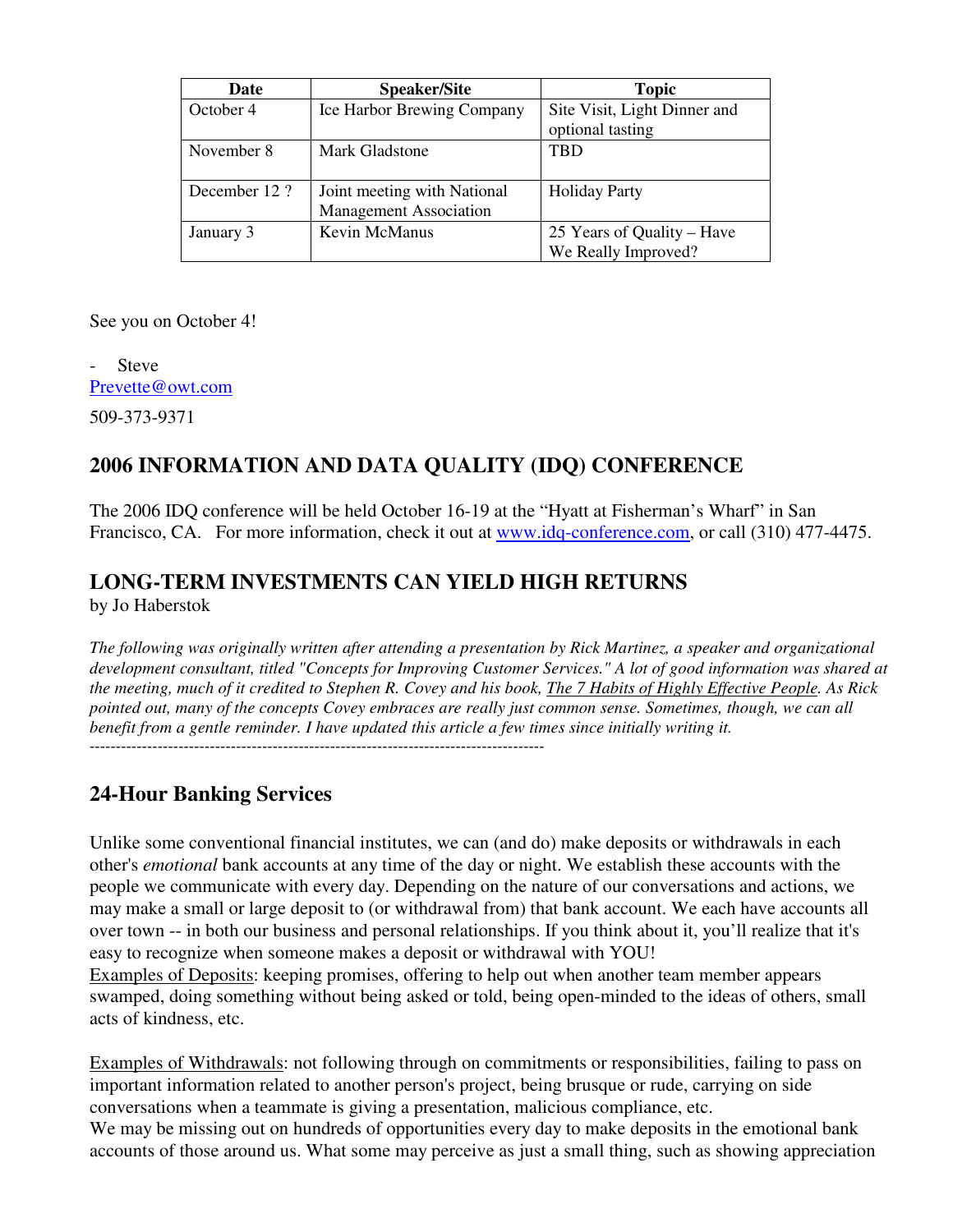for assistance on a project, may constitute a very large deposit in the receiver's account. It should be noted that deposits only count when they are sincere and not really planned. People will see right through it if suddenly you turn into Ms. or Mr. Nice Guy, and then try to "cash in" on that by expecting a big favor in return.

We will never be able to get the most out of quality and problem solving tools and techniques unless we serve one another well. If our desire is to provide excellent service to our external customers, we must first learn to work well within our own teams and organizations. We need to make regular deposits into the emotional banks accounts of the people we interact with -- our work teams, our professional organizations, and our families and friends. Building real relationships takes time, effort, even patience. But…repairing a damaged relationship will take considerably more effort.

The power or influence that we have in a relationship is only over the deposits and withdrawals that **we** make. We cannot control what other people do or how they respond.

#### **Carry Your Own Weather With You**

"Proactive people carry their own weather with them." The point: It's not what happens to you but instead how you choose to react to what happens that will make the difference.

We may say "He really makes me mad" -- well, that's not exactly true. What we are really saying is that we have chosen to respond in a certain manner to something another person said or did. It is important to keep in mind that we each have the freedom to **choose** how we react and respond to things. While genetic, environmental, or other past "programming" may influence us, these things do not have to control us, our emotions and/or actions.

If you work for a company or in an organization where you continually hear the mantra "We value customer service," but their walk doesn't match their talk, what can you as just one person do? You have choices. You can quit your job. You can complain to management or co-workers. Or...You can be proactive. One person really can make a difference, by taking control of their own actions and by setting a positive example for those around them.

Proactive people focus their energies within their circle of influence -- on things they can do something about. Reactive people often waste a lot of time and energy on things they cannot do a lot about (often referred to as the circle of concern). Focusing on the latter will only bring on a lot of unnecessary criticizing, condemning, complaining, and comparing (of themselves to others). If, instead, we try to focus on our circle of influence, we are more likely to feel a sense of accomplishment, and then we can expand that circle over time.

#### **Construction Zone**

So… you're working to make more deposits and fewer withdrawals, and your investments are starting to grow and pay off. You're carrying your own weather, and you are finding that you don't need that umbrella (or high boots) as often as in the past.

What else can you do? Focus on constructive behaviors, attitudes and relationships. Work to build bridges -- be open to the ideas of others and value diversity. Consider that we all have special talents and skills. Some people love getting up in front of a group and making presentations, while others have a special knack for putting together the materials for the presentation. Some possess great accounting, math or computer skills while others are experts at analyzing information, or writing, or organizing events -- the list goes on and on.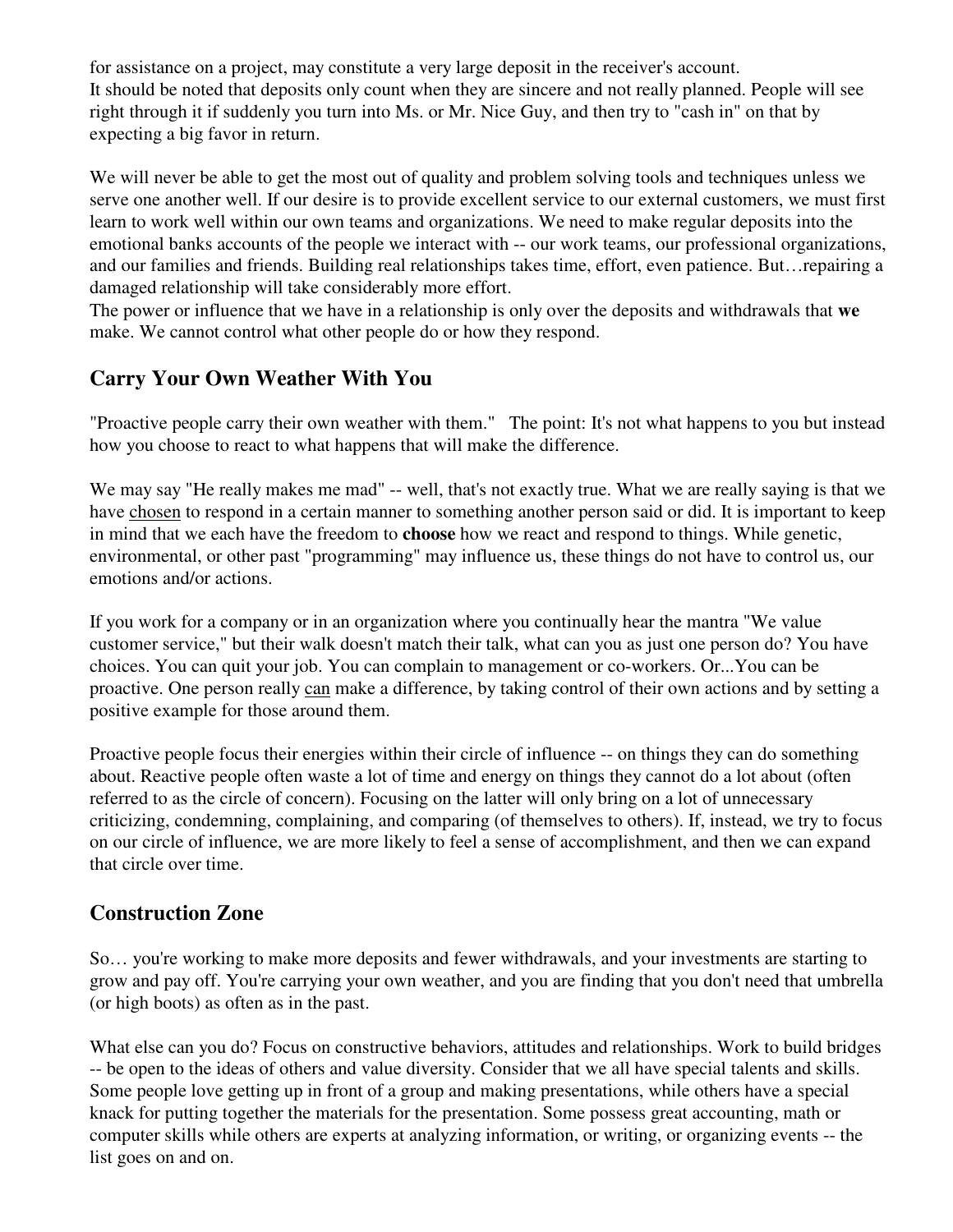What would this world be without people with ALL of these skills and talents? Sure, we may sometimes say we wish everyone else were just like us - that if everyone thought like we do, life would be so much easier. But where would we really be without diversity and new ideas?

Recognize and acknowledge the uniqueness of others, and work to build bridges in your communications and relationships with those around you. That's an investment sure to pay big dividends in the long run.

*Jo Haberstok is a communications consultant and author. She currently works for Fluor Hanford in Richland, Washington, as a technical writer/editor. Jo is active in the American Society for Quality (ASQ), where she has served as a regional and national judge for the International Team Excellence Awards, and is currently Vice-Chair of ASQ Section 614. She is also active with the National Management Association (NMA), where she has served on the Hanford Chapter's Board of Directors and assisted with programs, communications and fund raising. She may be reached at jo\_haberstok@rl.gov.* 

#### **OCTOBER SITE VISIT – ICE HARBOR BREWING COMPANY**

#### START MAKING PLANS NOW FOR THIS SITE VISIT, PRESENTATION, TASTING AND LIGHT DINNER ON WEDNESDAY, OCTOBER 4!

## **"Brewing is Our Passion" Site Visit Ice Harbor Brewing Company 206 N. Benton Street - Kennewick**

The Ice Harbor Brewing Company was founded in 1996 when Mike Hall and Bill Jaquish quit their jobs at the Hanford site to pursue their dream — to start a local brewery.





From this vision the Ice Harbor Brewing Company was born. Located in downtown Kennewick, the 7,000 square foot building houses the brewing area, homebrew supply shop, offices, cold storage area, warehouse space, and a pub. The upstairs features a pool table and 4 steel-tipped dart boards.

Ice Harbor Brewing Company produces four primary beers: Runaway Red Ale, Sternwheeler Stout, Harvest Pale Ale, and Columbia Kölsch. Other brew styles are produced seasonally and are available for two to three months.

Join us Wednesday, October 4<sup>th</sup> for a tour of Ice Harbor Brewing Company. You'll have an opportunity to sample some of the beers and to learn more about the company's quality processes, products and philosophies, including:

- Fresh is Best
- Small is Beautiful
- Customer Service & Satisfaction are Key to Success

Following the tour, talk and (optional) tasting\*, a light dinner will be provided by the Brewery staff.

Note: There is no age restriction for the tour, talk and dinner. Sign up to bring your friends and family members as guests! The only restriction is 21 or older for alcoholic beverages.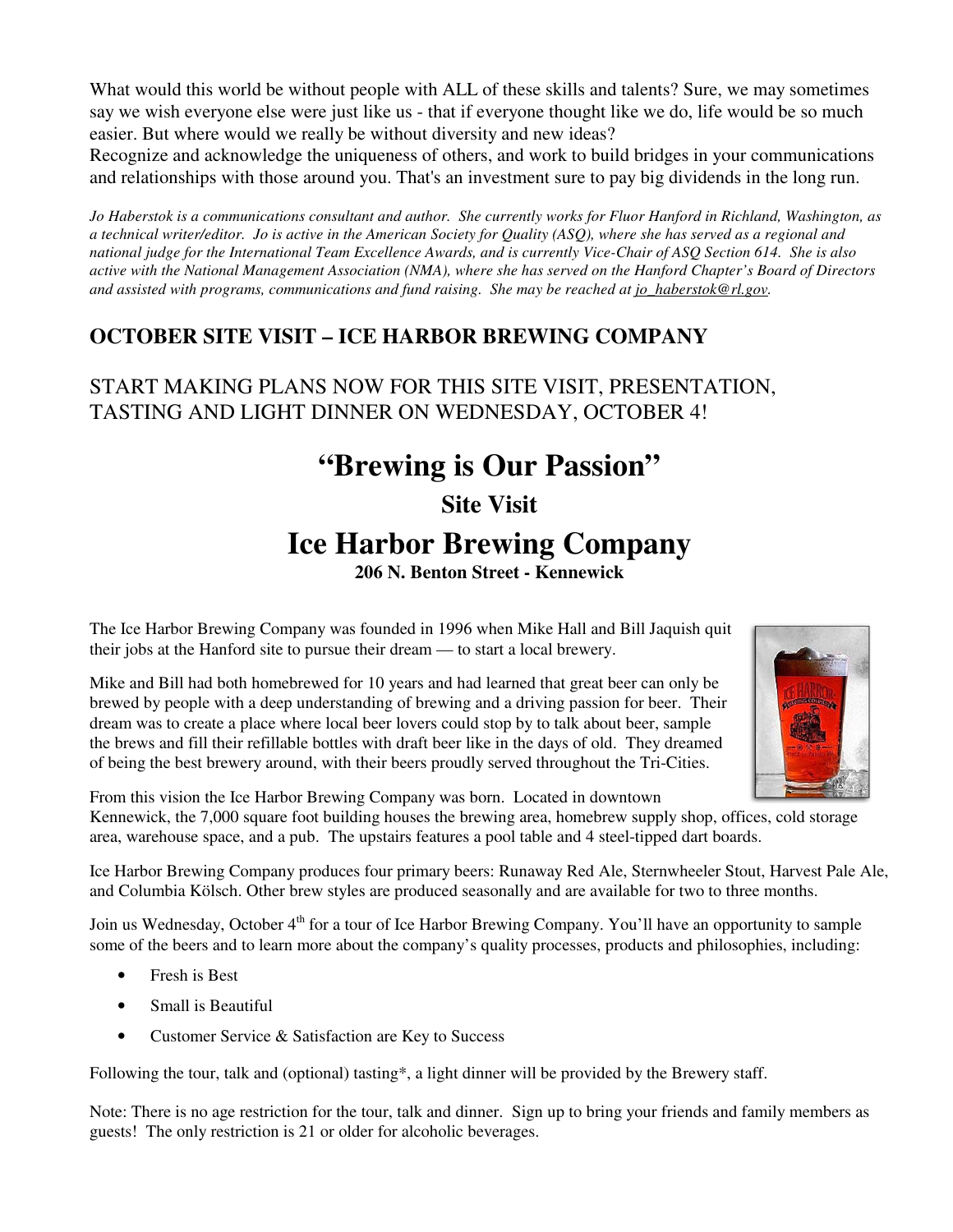*\*For those who wish to partake in the "tasting" (sampling several of Ice Harbor's beers), there is an additional fee of \$5. Please indicate your interest when making your reservation.* 

*Meeting Info: The October 4 meeting will be at Ice Harbor Brewing Company, 206 North Benton Street, Kennewick. Check-in/networking is at 5:30 pm, with the tour and talk starting at 6, followed by a light dinner. The cost for the tour/talk and dinner is \$10 each (for ASQ members and non-members alike). For those who also wish to partake in the "tasting," there is an additional fee of \$5 each. Reservations are required and must be received by September 28. Send an email to prevette@owt.com with your name, phone number, member status and type of reservation, or call 373-9371.* 

The brewery's address is 206 N. Benton St., Kennewick, WA. 99336. Get on Columbia Drive in Kennewick and go to Washington Street. Go south (away from Clover Island) on Washington and turn right on Railroad Avenue. (If you go across the tracks you've gone too far.) The brewery is the first building on your left.

*For more information about the dinner menu, about ASQ, the local ASQ section, and other upcoming events, check our ASQ Section 614 web site at www.asq614.org/.*

*No shows will be billed unless canceled 48 hours in advance.* 

#### **SECTION 614 CONTACT INFORMATION Please visit the Section 614 web site at www.asq614.org.**



#### **CAREER CONNECTIONS**

To be considered for posting in the newsletter, announcements must be submitted by an ASQ member and be of potential service to other members. Announcements may include job postings, training opportunities, or requests for assistance. Due to space limitations, please keep them brief.

#### **2006-2007 Section 614 Leadership Team**

| <b>Section Chair</b>                     | <b>Steve Prevette</b> | <b>Division Liaison</b>      | Dennis Arter          |
|------------------------------------------|-----------------------|------------------------------|-----------------------|
| <b>Vice Chair</b>                        | Jo Haberstok          | <b>Publicity Team Lead</b>   | <b>Steve Prevette</b> |
| <b>Secretary</b>                         | Howard Rew            | <b>Program Team Lead</b>     | Open                  |
| <b>Treasurer</b>                         | Rich Higgins          | Web Team Lead                | <b>Steve Prevette</b> |
| Audit                                    | Dave Sandoz           | <b>Scholarship Team Lead</b> | Rich Higgins          |
| <b>Examining</b>                         | Dennis Arter          | <b>Section Historian</b>     | Dennis Arter          |
| <b>Certification</b><br>/Recertification | Howard Rew            | <b>Newsletter</b>            | Rich Higgins          |

You can find out more about Section 614, including contact information for Leadership Team members, on our website at www.asq614.org.

If you are interested in helping with any of the Section teams, please contact the team lead or an officer. We are always looking for willing volunteers!